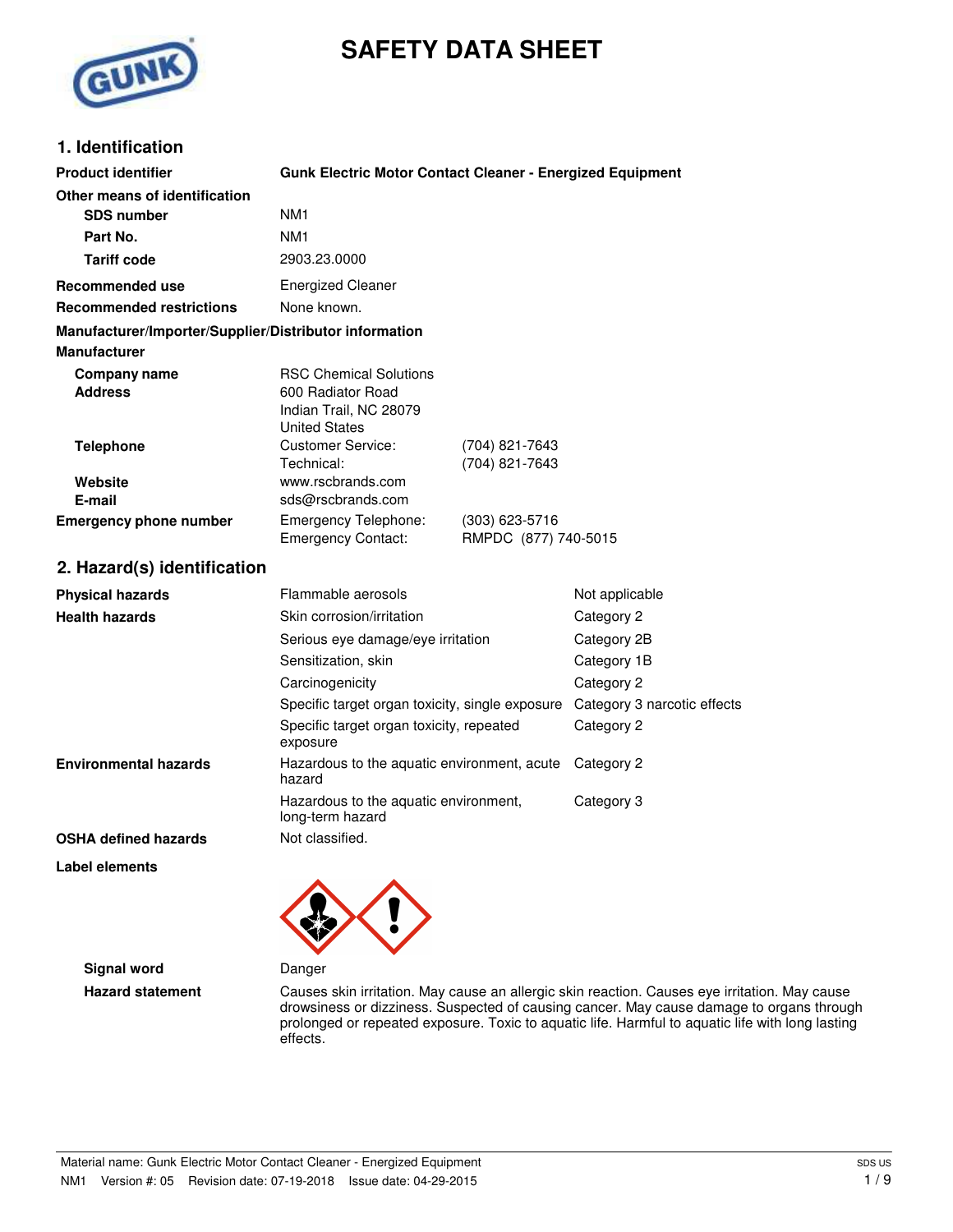| <b>Precautionary statement</b>               |                                                                                                                                                                                                                                                                                                                                                                                                                                                                                                                                                                             |
|----------------------------------------------|-----------------------------------------------------------------------------------------------------------------------------------------------------------------------------------------------------------------------------------------------------------------------------------------------------------------------------------------------------------------------------------------------------------------------------------------------------------------------------------------------------------------------------------------------------------------------------|
| <b>Prevention</b>                            | Obtain special instructions before use. Do not handle until all safety precautions have been read<br>and understood. Do not breathe mist or vapor. Wash thoroughly after handling. Use only outdoors<br>or in a well-ventilated area. Contaminated work clothing must not be allowed out of the workplace.<br>Avoid release to the environment. Wear protective gloves/protective clothing/eye protection/face<br>protection.                                                                                                                                               |
| <b>Response</b>                              | If on skin: Wash with plenty of water. If inhaled: Remove person to fresh air and keep comfortable<br>for breathing. If in eyes: Rinse cautiously with water for several minutes. Remove contact lenses,<br>if present and easy to do. Continue rinsing. If exposed or concerned: Get medical<br>advice/attention. Call a poison center/doctor if you feel unwell. If skin irritation or rash occurs: Get<br>medical advice/attention. If eye irritation persists: Get medical advice/attention. Take off<br>contaminated clothing and wash before reuse. Collect spillage. |
| <b>Storage</b>                               | Store in a well-ventilated place. Keep container tightly closed. Store locked up.                                                                                                                                                                                                                                                                                                                                                                                                                                                                                           |
| <b>Disposal</b>                              | Dispose of contents/container in accordance with local/regional/national/international regulations.                                                                                                                                                                                                                                                                                                                                                                                                                                                                         |
| Hazard(s) not otherwise<br>classified (HNOC) | None known.                                                                                                                                                                                                                                                                                                                                                                                                                                                                                                                                                                 |
| <b>Supplemental information</b>              | 2.42% of the mixture consists of component(s) of unknown acute oral toxicity. 2.42% of the<br>mixture consists of component(s) of unknown acute dermal toxicity. 97.58% of the mixture<br>consists of component(s) of unknown acute inhalation toxicity.                                                                                                                                                                                                                                                                                                                    |
|                                              | NOTE: This product is a consumer product and is labeled in accordance with the US Consumer<br>Product Safety Commission regulations which take precedence over OSHA Hazard<br>Communication labeling. The container label may not include the OSHA label elements listed in<br>this document. Always carefully review the entire SDS and the product label prior to use in the<br>workplace.                                                                                                                                                                                |

### **3. Composition/information on ingredients**

#### **Mixtures**

| <b>Chemical name</b> | Common name and synonyms | <b>CAS number</b> | %             |
|----------------------|--------------------------|-------------------|---------------|
| Perchloroethylene    |                          | 127-18-4          | 100<br>$90 -$ |
| Carbon Dioxide       |                          | 124-38-9          | - < 3         |

\*Designates that a specific chemical identity and/or percentage of composition has been withheld as a trade secret.

### **4. First-aid measures**

| <b>Inhalation</b>                                                            | Remove victim to fresh air and keep at rest in a position comfortable for breathing. Call a poison<br>center or doctor/physician if you feel unwell.                                                                                                                                                                    |
|------------------------------------------------------------------------------|-------------------------------------------------------------------------------------------------------------------------------------------------------------------------------------------------------------------------------------------------------------------------------------------------------------------------|
| <b>Skin contact</b>                                                          | Remove contaminated clothing immediately and wash skin with soap and water. In case of<br>eczema or other skin disorders: Seek medical attention and take along these instructions. Wash<br>contaminated clothing before reuse.                                                                                         |
| Eye contact                                                                  | Immediately flush eyes with plenty of water for at least 15 minutes. Remove contact lenses, if<br>present and easy to do. Continue rinsing. Get medical attention if irritation develops and persists.                                                                                                                  |
| Ingestion                                                                    | In the unlikely event of swallowing contact a physician or poison control center. Rinse mouth.                                                                                                                                                                                                                          |
| <b>Most important</b><br>symptoms/effects, acute and<br>delayed              | May cause drowsiness and dizziness. Headache. Nausea, vomiting. Irritation of eyes. Exposed<br>individuals may experience eye tearing, redness, and discomfort. Skin irritation. May cause<br>redness and pain. May cause an allergic skin reaction. Dermatitis. Rash. Prolonged exposure may<br>cause chronic effects. |
| Indication of immediate<br>medical attention and special<br>treatment needed | Provide general supportive measures and treat symptomatically. Keep victim under observation.<br>Symptoms may be delayed.                                                                                                                                                                                               |
| <b>General information</b>                                                   | IF exposed or concerned: Get medical advice/attention. If you feel unwell, seek medical advice<br>(show the label where possible). Ensure that medical personnel are aware of the material(s)<br>involved, and take precautions to protect themselves. Wash contaminated clothing before reuse.                         |
| 5. Fire-fighting measures                                                    |                                                                                                                                                                                                                                                                                                                         |

### **Suitable extinguishing media** Water fog. Foam. Dry chemical powder. Carbon dioxide (CO2). **Unsuitable extinguishing** Do not use water jet as an extinguisher, as this will spread the fire. **media Specific hazards arising from** During fire, gases hazardous to health may be formed. **the chemical Special protective equipment** Self-contained breathing apparatus and full protective clothing must be worn in case of fire. **and precautions for firefighters**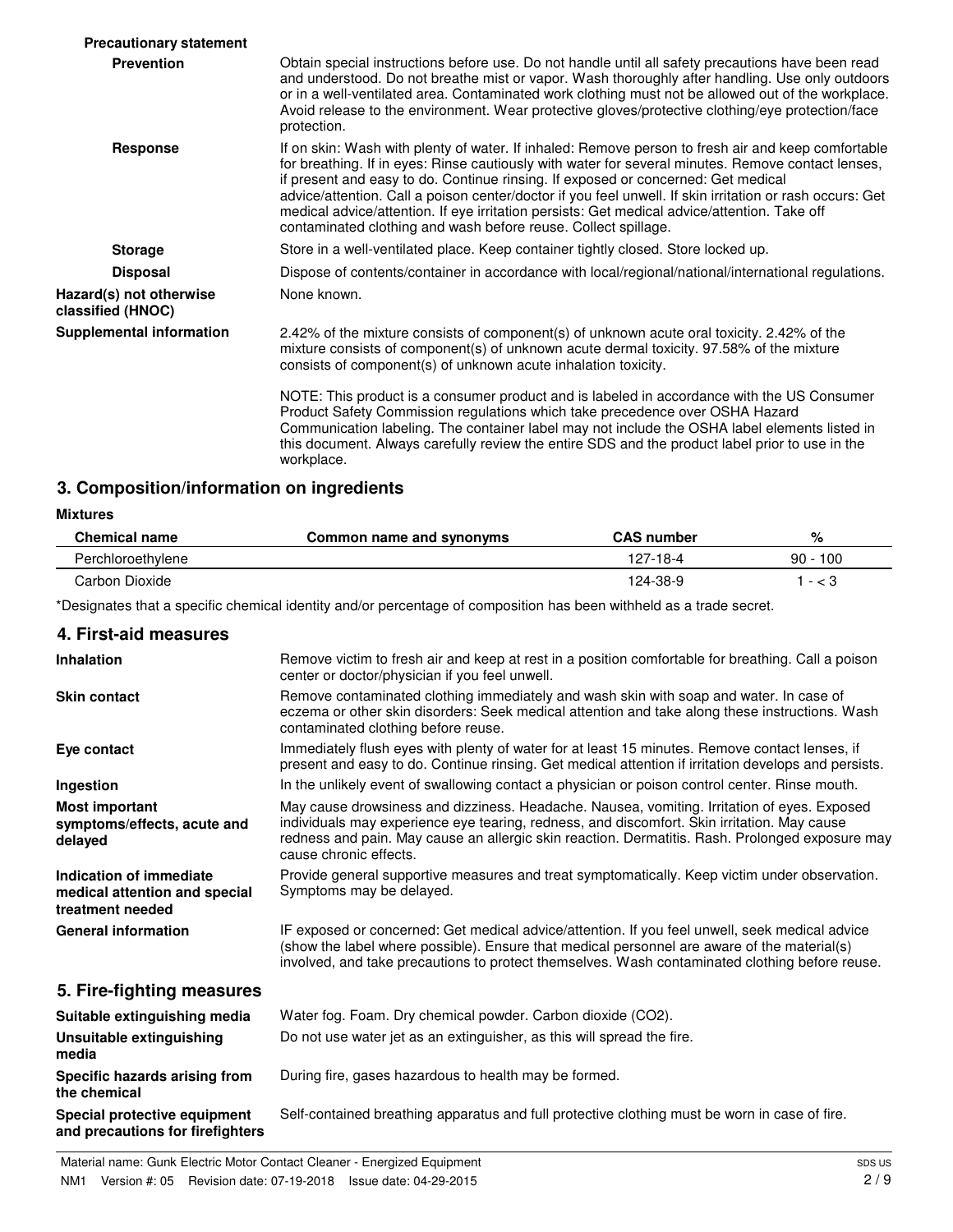| <b>Fire fighting</b><br>equipment/instructions                            | Containers should be cooled with water to prevent vapor pressure build up.                                                                                                                                                                                                                                                                                                                                                                                                                                                                                                                                                                                                                                                                                                                                                                                                                            |
|---------------------------------------------------------------------------|-------------------------------------------------------------------------------------------------------------------------------------------------------------------------------------------------------------------------------------------------------------------------------------------------------------------------------------------------------------------------------------------------------------------------------------------------------------------------------------------------------------------------------------------------------------------------------------------------------------------------------------------------------------------------------------------------------------------------------------------------------------------------------------------------------------------------------------------------------------------------------------------------------|
| <b>Specific methods</b>                                                   | Use standard firefighting procedures and consider the hazards of other involved materials.                                                                                                                                                                                                                                                                                                                                                                                                                                                                                                                                                                                                                                                                                                                                                                                                            |
| <b>General fire hazards</b>                                               | No unusual fire or explosion hazards noted.                                                                                                                                                                                                                                                                                                                                                                                                                                                                                                                                                                                                                                                                                                                                                                                                                                                           |
| 6. Accidental release measures                                            |                                                                                                                                                                                                                                                                                                                                                                                                                                                                                                                                                                                                                                                                                                                                                                                                                                                                                                       |
| Personal precautions,<br>protective equipment and<br>emergency procedures | Keep unnecessary personnel away. Keep people away from and upwind of spill/leak. Wear<br>appropriate protective equipment and clothing during clean-up. Do not breathe mist or vapor. Do<br>not touch damaged containers or spilled material unless wearing appropriate protective clothing.<br>Ensure adequate ventilation. Local authorities should be advised if significant spillages cannot be<br>contained. For personal protection, see section 8 of the SDS.                                                                                                                                                                                                                                                                                                                                                                                                                                  |
| <b>Methods and materials for</b><br>containment and cleaning up           | Refer to attached safety data sheets and/or instructions for use. Stop leak if you can do so without<br>risk. Move the cylinder to a safe and open area if the leak is irreparable. Eliminate all ignition<br>sources (no smoking, flares, sparks, or flames in immediate area). Keep combustibles (wood,<br>paper, oil, etc.) away from spilled material. The product is immiscible with water and will spread on<br>the water surface. This material is classified as a water pollutant under the Clean Water Act and<br>should be prevented from contaminating soil or from entering sewage and drainage systems which<br>lead to waterways. Absorb in vermiculite, dry sand or earth and place into containers. Following<br>product recovery, flush area with water.                                                                                                                             |
|                                                                           | Small Spills: Wipe up with absorbent material (e.g. cloth, fleece). Clean surface thoroughly to<br>remove residual contamination. Put material in suitable, covered, labeled containers. For waste<br>disposal, see section 13 of the SDS.                                                                                                                                                                                                                                                                                                                                                                                                                                                                                                                                                                                                                                                            |
| <b>Environmental precautions</b>                                          | Avoid release to the environment. Inform appropriate managerial or supervisory personnel of all<br>environmental releases. Prevent further leakage or spillage if safe to do so. Avoid discharge into<br>drains, water courses or onto the ground.                                                                                                                                                                                                                                                                                                                                                                                                                                                                                                                                                                                                                                                    |
| 7. Handling and storage                                                   |                                                                                                                                                                                                                                                                                                                                                                                                                                                                                                                                                                                                                                                                                                                                                                                                                                                                                                       |
| Precautions for safe handling                                             | Obtain special instructions before use. Do not handle until all safety precautions have been read<br>and understood. Pressurized container: Do not pierce or burn, even after use. Do not use if spray<br>button is missing or defective. Do not spray on a naked flame or any other incandescent material.<br>Do not smoke while using or until sprayed surface is thoroughly dry. Do not cut, weld, solder, drill,<br>grind, or expose containers to heat, flame, sparks, or other sources of ignition. Ground and bond<br>containers when transferring material. Do not re-use empty containers. Avoid contact with eyes,<br>skin, and clothing. Avoid prolonged exposure. Should be handled in closed systems, if possible.<br>Use only in well-ventilated areas. Wear appropriate personal protective equipment. Avoid release<br>to the environment. Observe good industrial hygiene practices. |
| Conditions for safe storage,                                              | Level 1 Aerosol.                                                                                                                                                                                                                                                                                                                                                                                                                                                                                                                                                                                                                                                                                                                                                                                                                                                                                      |
| including any incompatibilities                                           |                                                                                                                                                                                                                                                                                                                                                                                                                                                                                                                                                                                                                                                                                                                                                                                                                                                                                                       |
|                                                                           | Store locked up. Contents under pressure. Do not expose to heat or store at temperatures above<br>120°F/49°C as can may burst. Do not puncture, incinerate or crush. Do not handle or store near an<br>open flame, heat or other sources of ignition. Store in tightly closed container. Store away from<br>incompatible materials (see Section 10 of the SDS).                                                                                                                                                                                                                                                                                                                                                                                                                                                                                                                                       |

# **8. Exposure controls/personal protection**

### **Occupational exposure limits**

The following constituents are the only constituents of the product which have a PEL, TLV or other recommended exposure limit. At this time, the other constituents have no known exposure limits.

| US. OSHA Table Z-1 Limits for Air Contaminants (29 CFR 1910.1000)<br><b>Components</b> | Type        | Value                  |
|----------------------------------------------------------------------------------------|-------------|------------------------|
| Carbon Dioxide (CAS<br>$124 - 38 - 9$                                                  | PEL         | $9000 \,\mathrm{mg/m}$ |
|                                                                                        |             | 5000 ppm               |
| US. OSHA Table Z-2 (29 CFR 1910.1000)                                                  |             |                        |
| <b>Components</b>                                                                      | <b>Type</b> | Value                  |
| Perchloroethylene (CAS<br>$127-18-4$                                                   | Ceiling     | 200 ppm                |
|                                                                                        | <b>TWA</b>  | $100$ ppm              |
| US. ACGIH Threshold Limit Values                                                       |             |                        |
| <b>Components</b>                                                                      | <b>Type</b> | Value                  |
| Carbon Dioxide (CAS<br>124-38-9)                                                       | <b>STEL</b> | 30000 ppm              |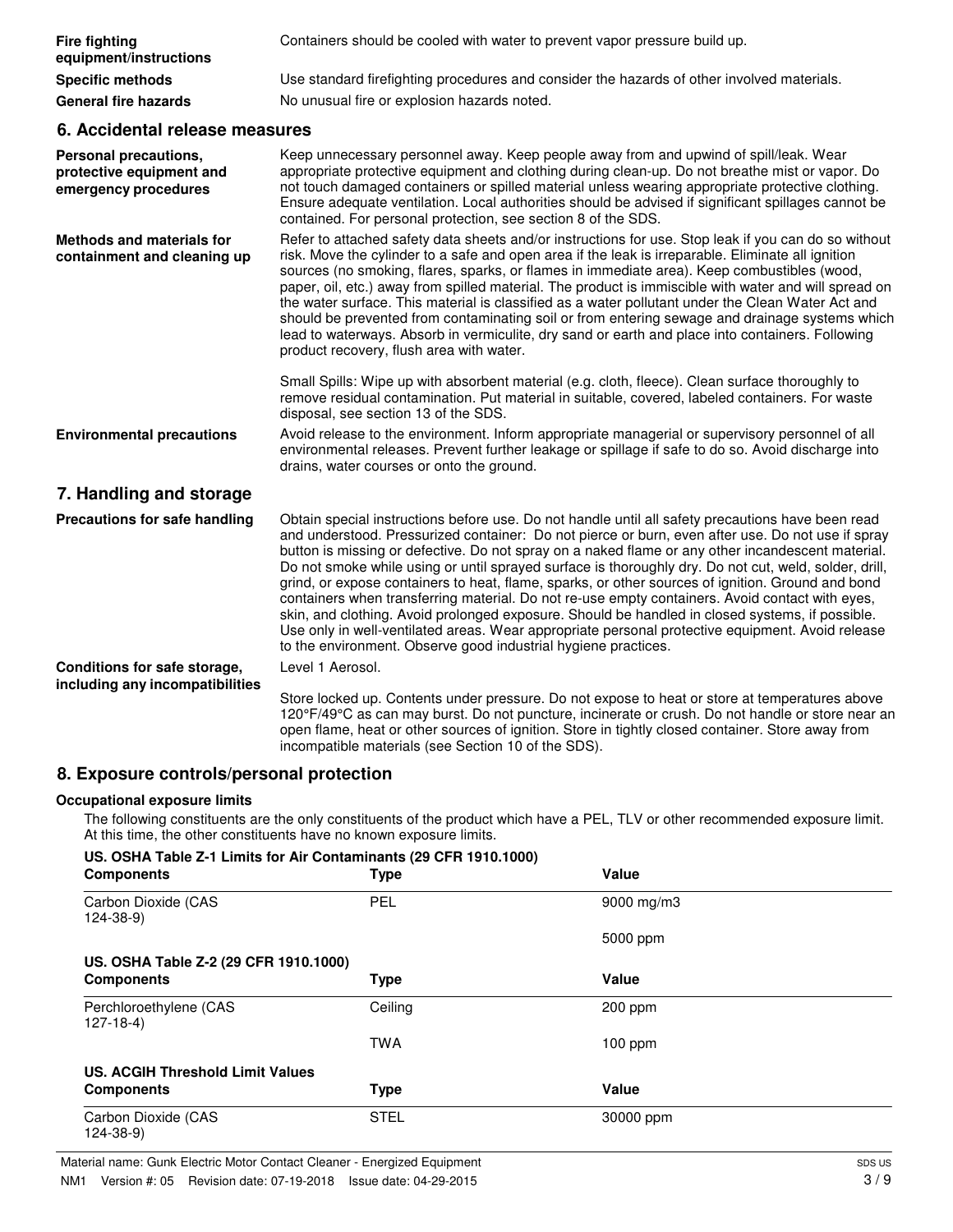| US. ACGIH Threshold Limit Values |     |
|----------------------------------|-----|
| Comnonante                       | Tyn |

| <b>Components</b>                           | <b>Type</b> | Value       |  |
|---------------------------------------------|-------------|-------------|--|
|                                             | <b>TWA</b>  | 5000 ppm    |  |
| Perchloroethylene (CAS<br>$127-18-4$        | <b>STEL</b> | $100$ ppm   |  |
|                                             | <b>TWA</b>  | 25 ppm      |  |
| US. NIOSH: Pocket Guide to Chemical Hazards |             |             |  |
| <b>Components</b>                           |             | Value       |  |
|                                             | Type        |             |  |
| Carbon Dioxide (CAS<br>$124 - 38 - 9$       | <b>STEL</b> | 54000 mg/m3 |  |
|                                             |             | 30000 ppm   |  |
|                                             | <b>TWA</b>  | 9000 mg/m3  |  |

#### **Biological limit values**

### **ACGIH Biological Exposure Indices**

| <b>Components</b>                    | Value      | <b>Determinant</b>      | <b>Specimen</b>    | <b>Sampling Time</b> |
|--------------------------------------|------------|-------------------------|--------------------|----------------------|
| Perchloroethylene (CAS<br>$127-18-4$ | $0.5$ mg/l | Tetrachloroethy<br>lene | Blood              |                      |
|                                      | 3 ppm      | Tetrachloroethy<br>lene | End-exhaled<br>air | $\star$              |

\* - For sampling details, please see the source document.

#### **Exposure guidelines**

### **US - Minnesota Haz Subs: Skin designation applies**

| 00 - Millillesota Haz Oubs. Onlif designation applies |                                                                                                                                                                                                                                                                                                                                                                                                                                                      |  |
|-------------------------------------------------------|------------------------------------------------------------------------------------------------------------------------------------------------------------------------------------------------------------------------------------------------------------------------------------------------------------------------------------------------------------------------------------------------------------------------------------------------------|--|
| Perchloroethylene (CAS 127-18-4)                      | Skin designation applies.                                                                                                                                                                                                                                                                                                                                                                                                                            |  |
| Appropriate engineering<br>controls                   | Good general ventilation (typically 10 air changes per hour) should be used. Ventilation rates<br>should be matched to conditions. If applicable, use process enclosures, local exhaust ventilation,<br>or other engineering controls to maintain airborne levels below recommended exposure limits. If<br>exposure limits have not been established, maintain airborne levels to an acceptable level. Provide<br>eyewash station and safety shower. |  |
|                                                       | Individual protection measures, such as personal protective equipment                                                                                                                                                                                                                                                                                                                                                                                |  |
| Eye/face protection                                   | Wear safety glasses with side shields (or goggles) or a face shield. Chemical respirator with<br>organic vapor cartridge and full facepiece.                                                                                                                                                                                                                                                                                                         |  |
| <b>Skin protection</b>                                |                                                                                                                                                                                                                                                                                                                                                                                                                                                      |  |
| <b>Hand protection</b>                                | Wear appropriate chemical resistant gloves.                                                                                                                                                                                                                                                                                                                                                                                                          |  |
| <b>Other</b>                                          | Wear appropriate chemical resistant clothing. Use of an impervious apron is recommended.                                                                                                                                                                                                                                                                                                                                                             |  |
| <b>Respiratory protection</b>                         | Chemical respirator with organic vapor cartridge and full facepiece. Chemical respirator with<br>organic vapor cartridge and full facepiece if threshold limits are exceeded.                                                                                                                                                                                                                                                                        |  |
| <b>Thermal hazards</b>                                | Wear appropriate thermal protective clothing, when necessary.                                                                                                                                                                                                                                                                                                                                                                                        |  |
| <b>General hygiene</b><br>considerations              | Observe any medical surveillance requirements. When using do not smoke. Always observe good<br>personal hygiene measures, such as washing after handling the material and before eating,<br>drinking, and/or smoking. Routinely wash work clothing and protective equipment to remove<br>contaminants. Contaminated work clothing should not be allowed out of the workplace.                                                                        |  |

# **9. Physical and chemical properties**

| Appearance                                 | Liquid                             |
|--------------------------------------------|------------------------------------|
| <b>Physical state</b>                      | Liquid.                            |
| Form                                       | Aerosol.                           |
| Color                                      | Colorless                          |
| Odor                                       | Ether-like.                        |
| <b>Odor threshold</b>                      | Not available.                     |
| рH                                         | Not available.                     |
| Melting point/freezing point               | $-8.14$ °F ( $-22.3$ °C) estimated |
| Initial boiling point and boiling<br>range | 250.34 °F (121.3 °C) estimated     |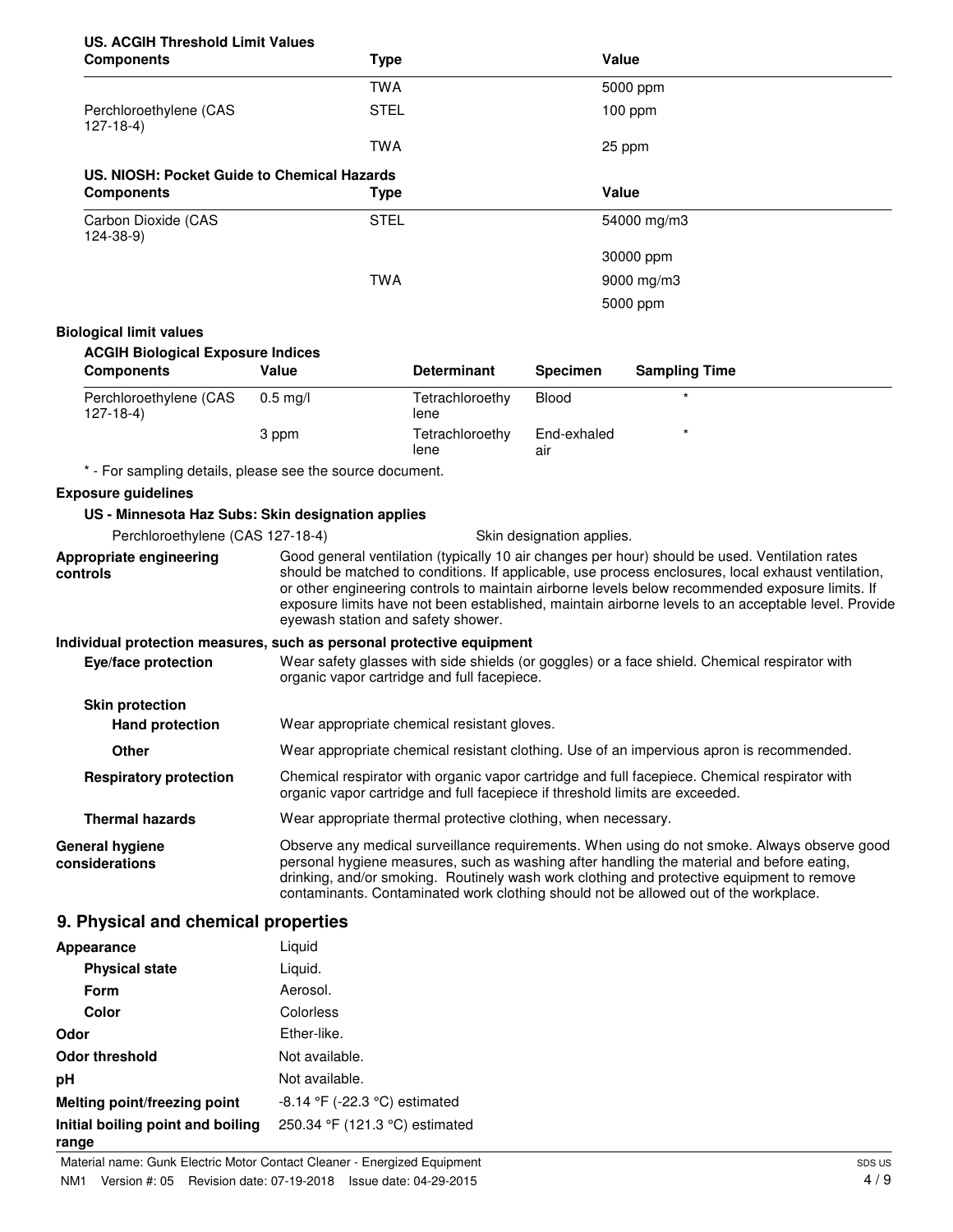| <b>Flash point</b>                                | None                                                                                        |
|---------------------------------------------------|---------------------------------------------------------------------------------------------|
| <b>Evaporation rate</b>                           | 1.7 BuAc                                                                                    |
| Flammability (solid, gas)                         | Not applicable.                                                                             |
| Upper/lower flammability or explosive limits      |                                                                                             |
| <b>Flammability limit - lower</b><br>(%)          | Not available.                                                                              |
| <b>Flammability limit - upper</b><br>(%)          | Not available.                                                                              |
| Explosive limit - lower (%)                       | Not available.                                                                              |
| Explosive limit - upper (%)                       | Not available.                                                                              |
| Vapor pressure                                    | 13 mm Hg                                                                                    |
| <b>Vapor density</b>                              | Not available.                                                                              |
| <b>Relative density</b>                           | Not available.                                                                              |
| Solubility(ies)                                   |                                                                                             |
| <b>Solubility (water)</b>                         | Insoluble                                                                                   |
| <b>Partition coefficient</b><br>(n-octanol/water) | Not available.                                                                              |
| <b>Auto-ignition temperature</b>                  | Not available.                                                                              |
| <b>Decomposition temperature</b>                  | Not available.                                                                              |
| <b>Viscosity</b>                                  | Not available.                                                                              |
| <b>Other information</b>                          |                                                                                             |
| <b>Density</b>                                    | 13.52 lbs/gal estimated                                                                     |
| <b>Explosive properties</b>                       | Not explosive.                                                                              |
| <b>Flame extension</b>                            | None                                                                                        |
| <b>Flammability (flash back)</b>                  | <b>No</b>                                                                                   |
| <b>Oxidizing properties</b>                       | Not oxidizing.                                                                              |
| <b>Percent volatile</b>                           | 97.58%                                                                                      |
| <b>Specific gravity</b>                           | 1.62 estimated                                                                              |
| <b>VOC</b>                                        | $0\%$                                                                                       |
| 10. Stability and reactivity                      |                                                                                             |
| <b>Popotivity</b>                                 | The product is stable and non-reactive under normal conditions of use storage and transport |

| Reactivity                                   | The product is stable and non-reactive under normal conditions of use, storage and transport.                              |
|----------------------------------------------|----------------------------------------------------------------------------------------------------------------------------|
| <b>Chemical stability</b>                    | Material is stable under normal conditions.                                                                                |
| <b>Possibility of hazardous</b><br>reactions | No dangerous reaction known under conditions of normal use.                                                                |
| <b>Conditions to avoid</b>                   | Keep away from heat, hot surfaces, sparks, open flames and other ignition sources. Contact with<br>incompatible materials. |
| Incompatible materials                       | Strong oxidizing agents.                                                                                                   |
| Hazardous decomposition<br>products          | Hydrogen chloride.                                                                                                         |

# **11. Toxicological information**

### **Information on likely routes of exposure**

| <b>Inhalation</b>                                                                  | May cause drowsiness and dizziness. Headache. Nausea, vomiting. Prolonged inhalation may be<br>harmful.                                                                                                                                                                |
|------------------------------------------------------------------------------------|------------------------------------------------------------------------------------------------------------------------------------------------------------------------------------------------------------------------------------------------------------------------|
| <b>Skin contact</b>                                                                | Causes skin irritation. May cause an allergic skin reaction.                                                                                                                                                                                                           |
| Eye contact                                                                        | Causes eye irritation.                                                                                                                                                                                                                                                 |
| Ingestion                                                                          | Expected to be a low ingestion hazard.                                                                                                                                                                                                                                 |
| Symptoms related to the<br>physical, chemical and<br>toxicological characteristics | May cause drowsiness and dizziness. Headache. Nausea, vomiting. Irritation of eyes. Exposed<br>individuals may experience eye tearing, redness, and discomfort. Skin irritation. May cause<br>redness and pain. May cause an allergic skin reaction. Dermatitis. Rash. |

### **Information on toxicological effects**

Acute toxicity **Not known.** Not known.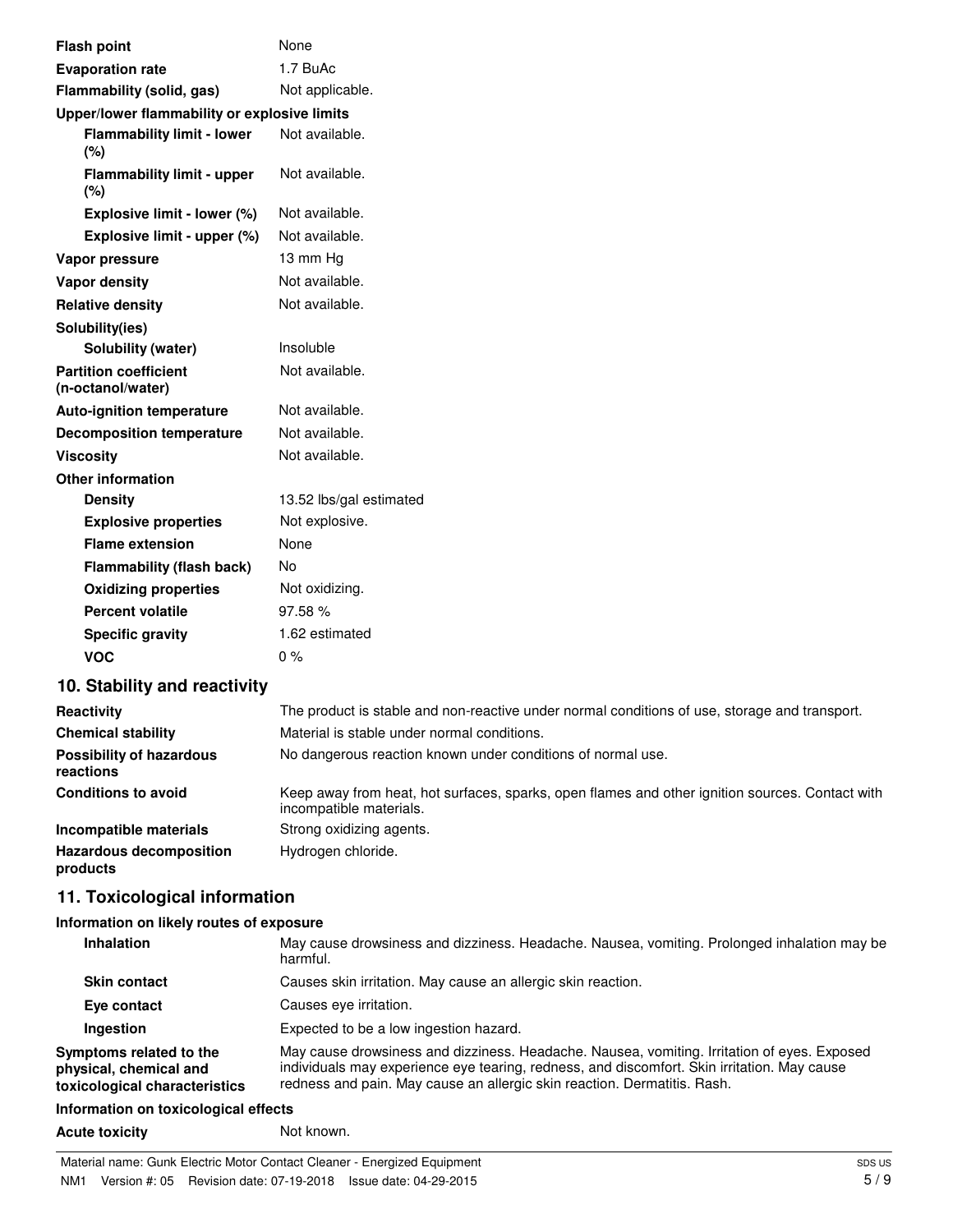| <b>Components</b>                                                                                                                                                                   | <b>Species</b> |                                                                                                                                                          |                                     | <b>Test Results</b>                                                          |
|-------------------------------------------------------------------------------------------------------------------------------------------------------------------------------------|----------------|----------------------------------------------------------------------------------------------------------------------------------------------------------|-------------------------------------|------------------------------------------------------------------------------|
| Perchloroethylene (CAS 127-18-4)                                                                                                                                                    |                |                                                                                                                                                          |                                     |                                                                              |
| <u>Acute</u>                                                                                                                                                                        |                |                                                                                                                                                          |                                     |                                                                              |
| <b>Dermal</b>                                                                                                                                                                       |                |                                                                                                                                                          |                                     |                                                                              |
| Liquid                                                                                                                                                                              |                |                                                                                                                                                          |                                     |                                                                              |
| LD50                                                                                                                                                                                |                | Rabbit<br>> 10000 mg/kg                                                                                                                                  |                                     |                                                                              |
| Oral                                                                                                                                                                                |                |                                                                                                                                                          |                                     |                                                                              |
| LD50                                                                                                                                                                                | Rat            |                                                                                                                                                          |                                     | 2400 mg/kg                                                                   |
| <b>Skin corrosion/irritation</b>                                                                                                                                                    |                | Causes skin irritation.                                                                                                                                  |                                     |                                                                              |
| Serious eye damage/eye<br>irritation                                                                                                                                                |                | Causes eye irritation.                                                                                                                                   |                                     |                                                                              |
| Respiratory or skin sensitization                                                                                                                                                   |                |                                                                                                                                                          |                                     |                                                                              |
| <b>Respiratory sensitization</b>                                                                                                                                                    |                | Not a respiratory sensitizer.                                                                                                                            |                                     |                                                                              |
| <b>Skin sensitization</b>                                                                                                                                                           |                | May cause an allergic skin reaction.                                                                                                                     |                                     |                                                                              |
| Germ cell mutagenicity                                                                                                                                                              |                | No data available to indicate product or any components present at greater than 0.1% are<br>mutagenic or genotoxic.                                      |                                     |                                                                              |
| Carcinogenicity                                                                                                                                                                     |                | Suspected of causing cancer.                                                                                                                             |                                     |                                                                              |
| IARC Monographs. Overall Evaluation of Carcinogenicity                                                                                                                              |                |                                                                                                                                                          |                                     |                                                                              |
| Perchloroethylene (CAS 127-18-4)<br>OSHA Specifically Regulated Substances (29 CFR 1910.1001-1052)<br>Not regulated.<br>US. National Toxicology Program (NTP) Report on Carcinogens |                |                                                                                                                                                          | 2A Probably carcinogenic to humans. |                                                                              |
| Perchloroethylene (CAS 127-18-4)                                                                                                                                                    |                |                                                                                                                                                          |                                     | Reasonably Anticipated to be a Human Carcinogen.                             |
| <b>Reproductive toxicity</b>                                                                                                                                                        |                | This product is not expected to cause reproductive or developmental effects.                                                                             |                                     |                                                                              |
| Specific target organ toxicity -<br>single exposure                                                                                                                                 |                | May cause drowsiness and dizziness.                                                                                                                      |                                     |                                                                              |
| Specific target organ toxicity -<br>repeated exposure                                                                                                                               |                | May cause damage to organs through prolonged or repeated exposure.                                                                                       |                                     |                                                                              |
| <b>Aspiration hazard</b>                                                                                                                                                            |                | Not an aspiration hazard.                                                                                                                                |                                     |                                                                              |
| <b>Chronic effects</b>                                                                                                                                                              |                | May cause damage to organs through prolonged or repeated exposure. Prolonged inhalation may<br>be harmful. Prolonged exposure may cause chronic effects. |                                     |                                                                              |
| 12. Ecological information                                                                                                                                                          |                |                                                                                                                                                          |                                     |                                                                              |
| <b>Ecotoxicity</b>                                                                                                                                                                  |                | Toxic to aquatic life with long lasting effects.                                                                                                         |                                     |                                                                              |
| <b>Components</b>                                                                                                                                                                   |                | <b>Species</b>                                                                                                                                           |                                     | <b>Test Results</b>                                                          |
| Perchloroethylene (CAS 127-18-4)                                                                                                                                                    |                |                                                                                                                                                          |                                     |                                                                              |
| <b>Aquatic</b>                                                                                                                                                                      |                |                                                                                                                                                          |                                     |                                                                              |
| Crustacea                                                                                                                                                                           | EC50           | Water flea (Daphnia magna)                                                                                                                               |                                     | 6.1 - 9 mg/l, 48 hours                                                       |
| Fish                                                                                                                                                                                | LC50           | Rainbow trout, donaldson trout<br>(Oncorhynchus mykiss)                                                                                                  |                                     | 4.82 mg/l, 96 hours                                                          |
| Persistence and degradability<br><b>Bioaccumulative potential</b>                                                                                                                   |                |                                                                                                                                                          |                                     | No data is available on the degradability of any ingredients in the mixture. |
| Partition coefficient n-octanol / water (log Kow)                                                                                                                                   |                |                                                                                                                                                          |                                     |                                                                              |

| Perchloroethylene     | 3.4                                                                                                                                                                                        |
|-----------------------|--------------------------------------------------------------------------------------------------------------------------------------------------------------------------------------------|
| Mobility in soil      | No data available.                                                                                                                                                                         |
| Other adverse effects | No other adverse environmental effects (e.g. ozone depletion, photochemical ozone creation<br>potential, endocrine disruption, global warming potential) are expected from this component. |

# **13. Disposal considerations**

| <b>Disposal instructions</b> | Collect and reclaim or dispose in sealed containers at licensed waste disposal site. Contents<br>under pressure. Do not puncture, incinerate or crush. Incinerate the material under controlled<br>conditions in an approved incinerator. Do not allow this material to drain into sewers/water<br>supplies. Do not contaminate ponds, waterways or ditches with chemical or used container.<br>Dispose of contents/container in accordance with local/regional/national/international regulations. |
|------------------------------|-----------------------------------------------------------------------------------------------------------------------------------------------------------------------------------------------------------------------------------------------------------------------------------------------------------------------------------------------------------------------------------------------------------------------------------------------------------------------------------------------------|
| Local disposal regulations   | Dispose in accordance with all applicable regulations.                                                                                                                                                                                                                                                                                                                                                                                                                                              |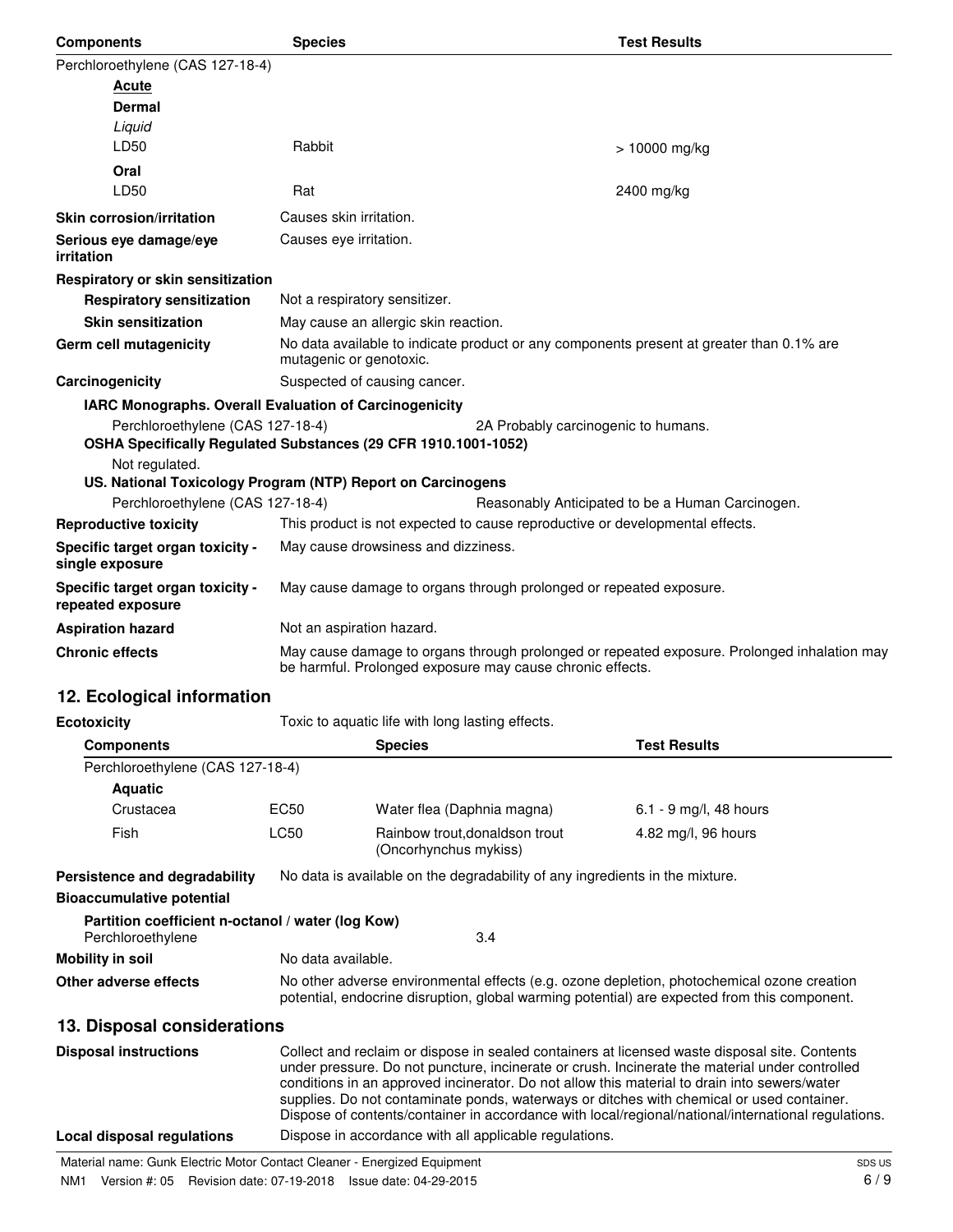| Hazardous waste code                     | D039: Waste Tetrachloroethylene<br>The waste code should be assigned in discussion between the user, the producer and the waste<br>disposal company.                                                                                             |
|------------------------------------------|--------------------------------------------------------------------------------------------------------------------------------------------------------------------------------------------------------------------------------------------------|
| Waste from residues / unused<br>products | Dispose of in accordance with local regulations. Empty containers or liners may retain some<br>product residues. This material and its container must be disposed of in a safe manner (see:<br>Disposal instructions).                           |
| <b>Contaminated packaging</b>            | Since emptied containers may retain product residue, follow label warnings even after container is<br>emptied. Empty containers should be taken to an approved waste handling site for recycling or<br>disposal. Do not re-use empty containers. |

# **14. Transport information**

| <b>DOT</b>                                                     |                                                                                                      |
|----------------------------------------------------------------|------------------------------------------------------------------------------------------------------|
| UN number                                                      | Not available.                                                                                       |
| UN proper shipping name                                        | Consumer Commodity, MARINE POLLUTANT                                                                 |
| <b>Transport hazard class(es)</b>                              |                                                                                                      |
| <b>Class</b>                                                   | ORM-D                                                                                                |
| <b>Subsidiary risk</b>                                         |                                                                                                      |
| <b>Packing group</b>                                           | Not available.                                                                                       |
| <b>Environmental hazards</b>                                   |                                                                                                      |
| <b>Marine pollutant</b>                                        | Yes                                                                                                  |
|                                                                | Special precautions for user Read safety instructions, SDS and emergency procedures before handling. |
| <b>IATA</b>                                                    |                                                                                                      |
| <b>UN number</b>                                               | UN1950                                                                                               |
| UN proper shipping name                                        | Aerosols, non-flammable                                                                              |
| <b>Transport hazard class(es)</b>                              |                                                                                                      |
| <b>Class</b>                                                   | 2.2                                                                                                  |
| <b>Subsidiary risk</b>                                         | 6.1                                                                                                  |
| <b>Packing group</b>                                           | Not available.                                                                                       |
| <b>Environmental hazards</b>                                   | Yes                                                                                                  |
|                                                                | Special precautions for user Read safety instructions, SDS and emergency procedures before handling. |
| <b>Other information</b>                                       |                                                                                                      |
| Passenger and cargo                                            | Allowed with restrictions.                                                                           |
| aircraft                                                       |                                                                                                      |
| Cargo aircraft only                                            | Allowed with restrictions.                                                                           |
| <b>IMDG</b>                                                    |                                                                                                      |
| <b>UN number</b>                                               | UN1950                                                                                               |
| UN proper shipping name                                        | Aerosols, MARINE POLLUTANT                                                                           |
| <b>Transport hazard class(es)</b>                              |                                                                                                      |
| <b>Class</b>                                                   | 2.2                                                                                                  |
| <b>Subsidiary risk</b>                                         | 6.1                                                                                                  |
| <b>Packing group</b>                                           | Not available.                                                                                       |
| <b>Environmental hazards</b>                                   |                                                                                                      |
| <b>Marine pollutant</b>                                        | Yes                                                                                                  |
| <b>EmS</b>                                                     | $F-D, S-U$                                                                                           |
|                                                                | Special precautions for user Read safety instructions, SDS and emergency procedures before handling. |
| Transport in bulk according to<br>Annex II of MARPOL 73/78 and | Not established.                                                                                     |
| the IBC Code                                                   |                                                                                                      |
| <b>IATA; IMDG</b>                                              |                                                                                                      |
|                                                                |                                                                                                      |

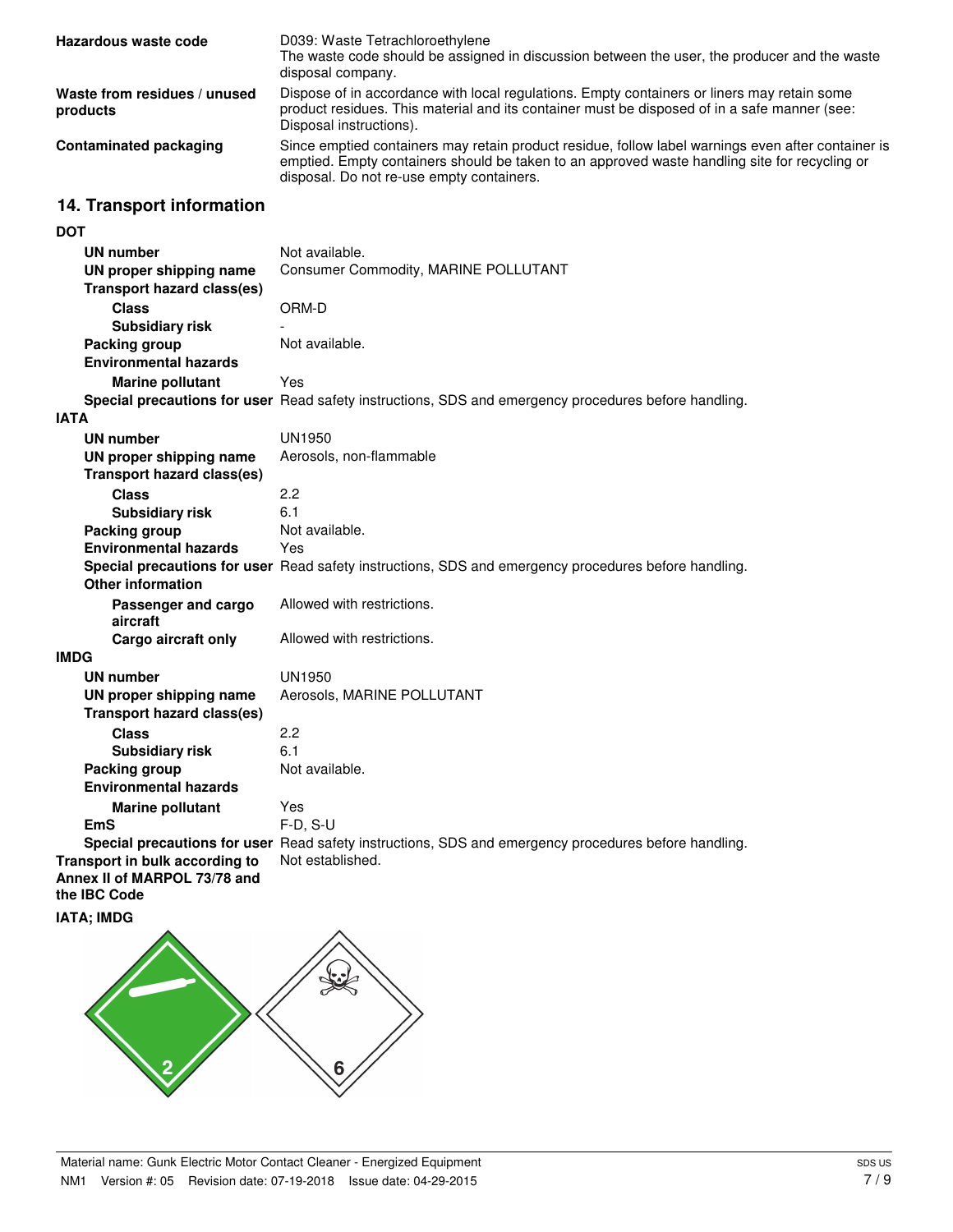### **Marine pollutant**



**General information** IMDG Regulated Marine Pollutant. DOT Regulated Marine Pollutant.

## **15. Regulatory information**

| <b>US federal regulations</b>                                                                                        | Standard, 29 CFR 1910.1200.                                                                                                                         |                                                                     | This product is a "Hazardous Chemical" as defined by the OSHA Hazard Communication                               |
|----------------------------------------------------------------------------------------------------------------------|-----------------------------------------------------------------------------------------------------------------------------------------------------|---------------------------------------------------------------------|------------------------------------------------------------------------------------------------------------------|
| TSCA Section 12(b) Export Notification (40 CFR 707, Subpt. D)                                                        |                                                                                                                                                     |                                                                     |                                                                                                                  |
| Not regulated.<br><b>CERCLA Hazardous Substance List (40 CFR 302.4)</b>                                              |                                                                                                                                                     |                                                                     |                                                                                                                  |
| Perchloroethylene (CAS 127-18-4)                                                                                     |                                                                                                                                                     | Listed.                                                             |                                                                                                                  |
| <b>SARA 304 Emergency release notification</b>                                                                       |                                                                                                                                                     |                                                                     |                                                                                                                  |
| Not regulated.<br>OSHA Specifically Regulated Substances (29 CFR 1910.1001-1052)                                     |                                                                                                                                                     |                                                                     |                                                                                                                  |
| Not regulated.                                                                                                       |                                                                                                                                                     |                                                                     |                                                                                                                  |
| Superfund Amendments and Reauthorization Act of 1986 (SARA)<br>SARA 302 Extremely hazardous substance                |                                                                                                                                                     |                                                                     |                                                                                                                  |
| Not listed.                                                                                                          |                                                                                                                                                     |                                                                     |                                                                                                                  |
| SARA 311/312 Hazardous<br>chemical                                                                                   | Yes                                                                                                                                                 |                                                                     |                                                                                                                  |
| <b>Classified hazard</b><br>categories                                                                               | Acute toxicity (any route of exposure)<br>Skin corrosion or irritation<br>Serious eye damage or eye irritation<br>Respiratory or skin sensitization |                                                                     |                                                                                                                  |
|                                                                                                                      | Carcinogenicity                                                                                                                                     | Specific target organ toxicity (single or repeated exposure)        |                                                                                                                  |
| SARA 313 (TRI reporting)                                                                                             |                                                                                                                                                     |                                                                     |                                                                                                                  |
| <b>Chemical name</b>                                                                                                 |                                                                                                                                                     | <b>CAS number</b>                                                   | $%$ by wt.                                                                                                       |
| Perchloroethylene                                                                                                    |                                                                                                                                                     | 127-18-4                                                            | $90 - 100$                                                                                                       |
| Other federal regulations                                                                                            |                                                                                                                                                     |                                                                     |                                                                                                                  |
| Clean Air Act (CAA) Section 112 Hazardous Air Pollutants (HAPs) List                                                 |                                                                                                                                                     |                                                                     |                                                                                                                  |
| Perchloroethylene (CAS 127-18-4)<br>Clean Air Act (CAA) Section 112(r) Accidental Release Prevention (40 CFR 68.130) |                                                                                                                                                     |                                                                     |                                                                                                                  |
| Not regulated.                                                                                                       |                                                                                                                                                     |                                                                     |                                                                                                                  |
| <b>Safe Drinking Water Act</b><br>(SDWA)                                                                             | Not regulated.                                                                                                                                      |                                                                     |                                                                                                                  |
| <b>US state regulations</b>                                                                                          |                                                                                                                                                     |                                                                     |                                                                                                                  |
| <b>California Proposition 65</b>                                                                                     |                                                                                                                                                     |                                                                     |                                                                                                                  |
|                                                                                                                      |                                                                                                                                                     | cause cancer. For more information go to www.P65Warnings.ca.gov.    | WARNING: This product can expose you to Perchloroethylene, which is known to the State of California to          |
|                                                                                                                      |                                                                                                                                                     | California Proposition 65 - CRT: Listed date/Carcinogenic substance |                                                                                                                  |
| Perchloroethylene (CAS 127-18-4)                                                                                     |                                                                                                                                                     | Listed: April 1, 1988                                               |                                                                                                                  |
| subd. (a))                                                                                                           |                                                                                                                                                     |                                                                     | US. California. Candidate Chemicals List. Safer Consumer Products Regulations (Cal. Code Regs, tit. 22, 69502.3, |
| Perchloroethylene (CAS 127-18-4)                                                                                     |                                                                                                                                                     |                                                                     |                                                                                                                  |